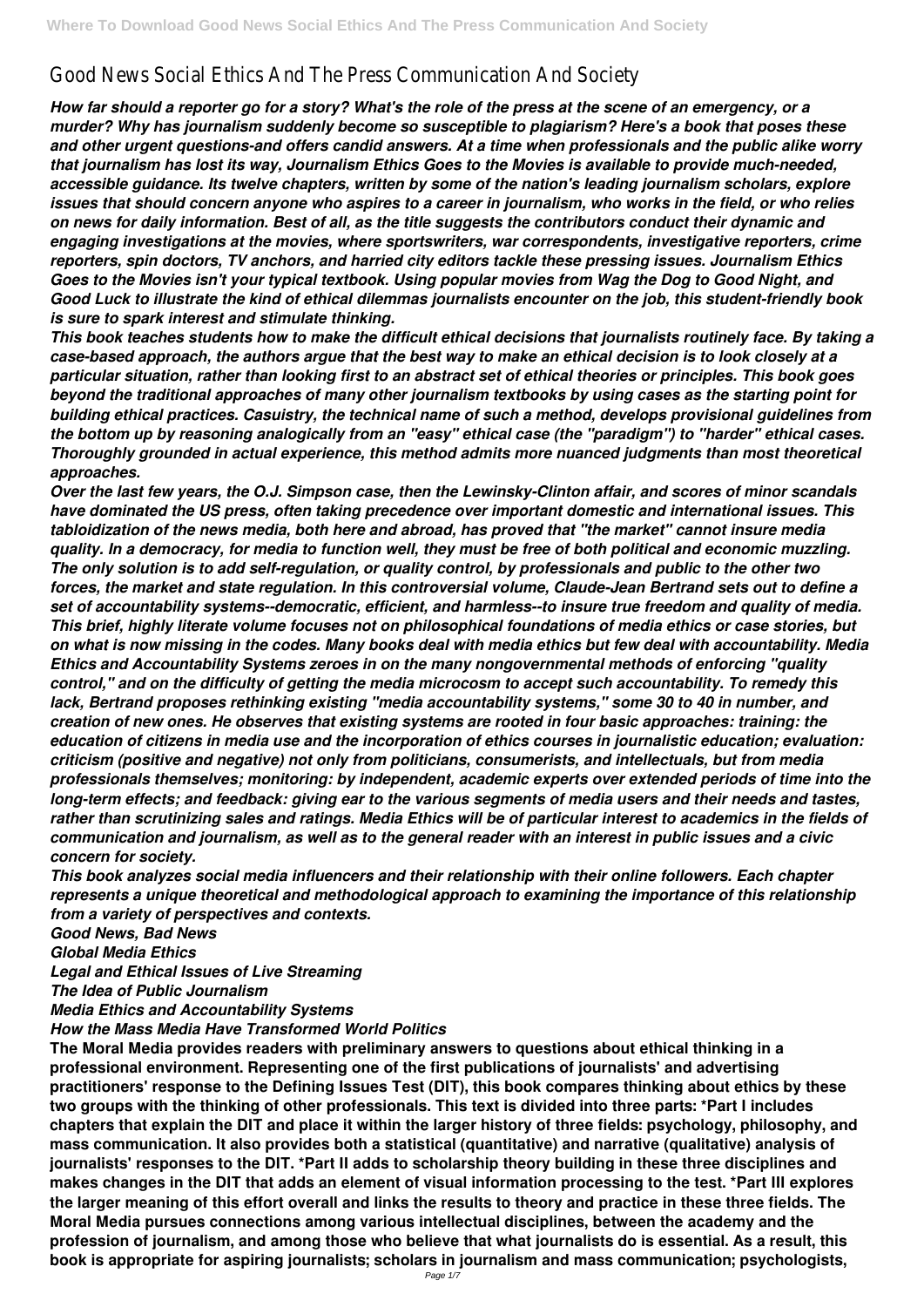**particularly those interested in human development and behavior; and philosophers.**

**A rapid and widespread growth of interest in applied ethics is occurring today not only in the United States, but around the world as well. Academia both reflects this and is a leader in the movement. The field of speech communication shares in this increased sensitivity to ethical concerns. Students and the general public are looking for thoughtful analyses and guidance in all areas of communication. Ethical concerns relative to mass communication have been the subject of a number of books, but only a very few cover the entire scope of communication to include interpersonal, intercultural, organizational, small groups, and public speaking. This book tries to fill that need by discussing ethical concerns as they emerge in the areas of the communication process -- the communicator, the message, the media, the audience, and the situation. The speech communication field now has a need to digest and synthesize the existing research findings and the general literature in the field and in related humanities and social science works into a coherent and nontechnical discussion. This volume explores the most up-to-date materials to provide just such a synthesis. An extensive bibliography at the end of the book gives readers the sources on which the book is based, and offers ample avenues for further personal exploration. The book should provide meaningful food for thought as readers grapple conscientiously with the many everyday decisions made in communication transactions, and in evaluating the communication of others.**

**Making ethics accessible and applicable to media practice, Media Ethics: Key Principles for Responsible Practice explains key ethical principles and their application in print and broadcast journalism, public relations, advertising, and media-based marketing. Unlike application-oriented case books, this text sets forth the philosophical underpinnings of key principles and explains how each should guide responsible media behavior. It avoids moralizing and instead emphasizes the deliberative nature of ethics, inviting students to grapple with ethical dilemmas on their own and presenting ethical theory in a way designed to enrich classroom discussion. Author Patrick Lee Plaisance synthesizes classical and contemporary ethics in an accessible way to help students ask the right questions and develop their critical reasoning skills, both as media consumers and media professionals of the future.**

The tenth edition of this authoritative book focuses on the most pressing media ethics issues, including coverage of the 2020 election. Enabling students to make ethical decisions in an increasingly complex environment, the book focuses on practical et for use across the media curriculum.

This Handbook encapsulates the intellectual history of mass media ethics over the past twenty-five years. Chapters serve as a existing research and thinking in the field, as well as setting agenda items for future research. Key features include: up-to-dat comprehensive coverage of media ethics, one of the hottest topics in the media community 'one-stop shopping' for historical research in media ethics experienced, top-tier editors, advisory board, and contributors. It will be an essential reference on me theory and research for scholars, graduate students, and researchers in media, mass communication, and journalism. This edition provides a new and comprehensive set of ethical principles and methods of reasoning for digital, global media. A small collection of well-honed tools has been employed for some time by media practitioners and the public to help maintain the credibility of journalism and the mass media. These media accountability tools have included ethics codes, media critics, ne ombudsmen, journalism reviews and pubic/civic journalism initiatives. Now, in the 21st Century, the mass media are increasing buffeted by a perfect storm of declining subscribers and audience share, dwindling advertising revenue, changing corporate de unpredictable audiences and new-media competition. If journalism and the mass media are to stay afloat and be credible, the r accountability toolbox needs to contain suitable tools for the job, which begs the question: Who will Watch the Watchdog in Age? This book contains answers to this question from the perspective of 17 media ethics experts from around the globe. The help shape and define for years to come the tools in the media ethics toolbox. This book was originally published as a special i Journal of Mass Media Ethics. Global Journalism Ethics

**Studies of global media and journalism have repeatedly returned to discussions of ethics. This book highlights the difficulty that journalists encounter when establishing appropriate ethical practices and marks the pressing importance of global media ethics as a subject of current debate. A wide range of contributors – both scholars and practitioners of journalism – identify how changes in journalism practice, developments in new media technologies, legal regulations, and shifting patterns of ownership all play a role in creating ethical tensions for journalists, with some chapters in the book suggesting practical solutions to this pertinent issue. The growing need to faithfully represent other diverse cultural groups is also considered, with certain chapters discussing the impact that human rights, freedom and justice have upon journalistic decision making. Explorations in Global Media Ethics recognises that, with the escalation of globalisation and a public striving for honest quality media, journalists around the world face an increasing pressure to comply with and simultaneously satisfy diverse ethical practices at both a local and a more global level. The book sympathises with the position of the journalist and calls for greater consideration of his ambiguous role. This book was originally published as a special issue of Journalism Studies.**

**Journalism Ethics Goes to the Movies**

**Who Will Watch the Watchdog in the Twitter Age?**

**Ethics and the Media**

**Emerging Best Practices**

# **The SAGE Guide to Key Issues in Mass Media Ethics and Law**

# **Journalism Ethics And The Public Interest**

How Journalists Reason About Ethics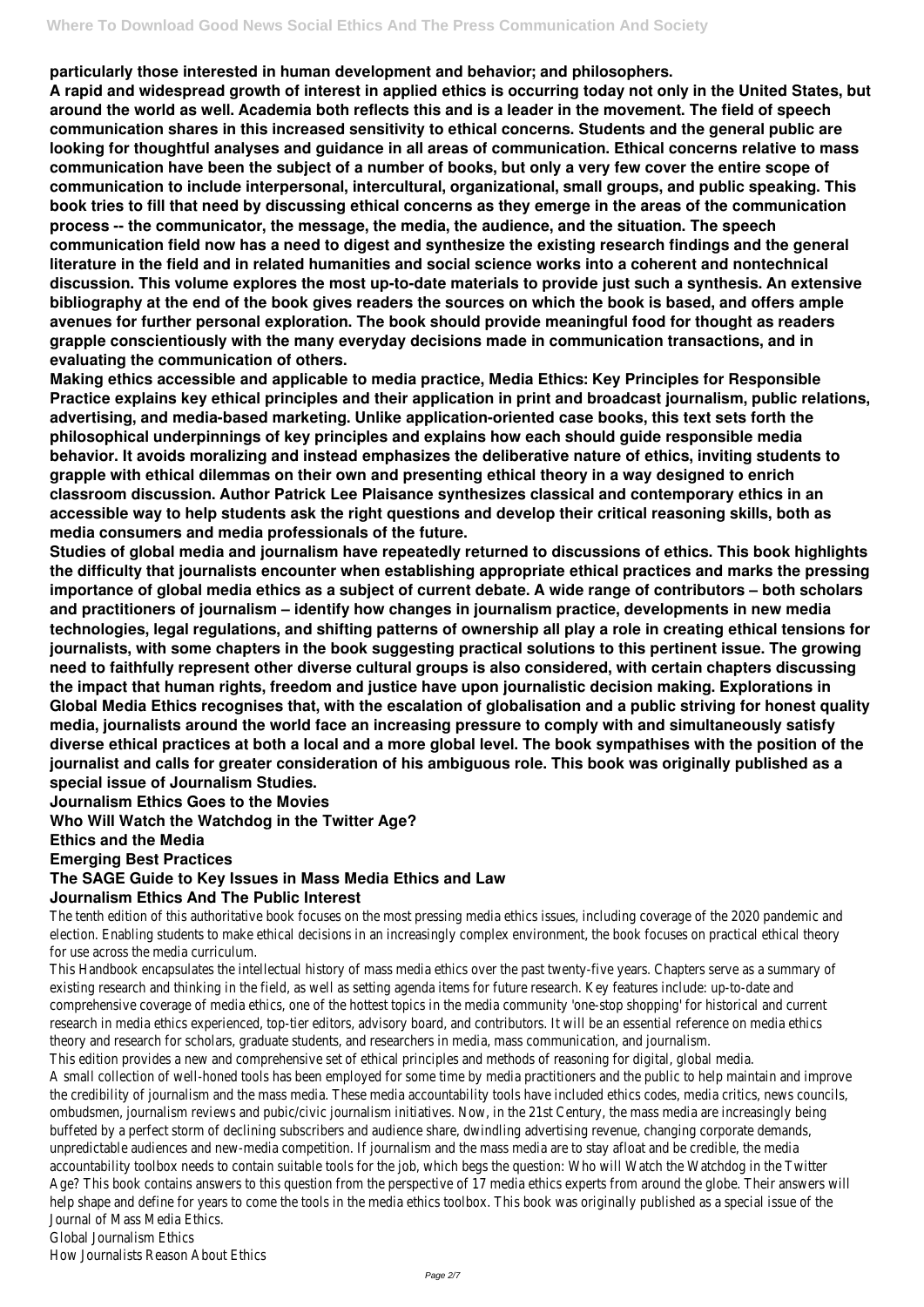## Good News

## Research Perspectives on Social Media Influencers and Their Followers

Encyclopedia of journalism. 6. Appendices

Controversies in Media Ethics

"Written in a clear and accessible style that would suit the needs of journalists and scholars alike, this encyclopedia is highly recommended for large news organizations and all schools of journalism."--Starred Review, Library Journal Journalism permeates our lives and shapes our thoughts in ways we've long taken for granted. Whether we listen to National Public Radio in the morning, view the lead story on the Today show, read the morning newspaper headlines, stay up-to-the-minute with Internet news, browse grocery store tabloids, receive Time magazine in our mailbox, or watch the nightly.

Good NewsSocial Ethics and the Press

The best journalists are masters at their craft. With a comma and a colon, a vivid verb and a colorful adjective, they not only convey important information but also create a sense of place and evoke powerful emotions. A compelling story can shape for good or ill the way a reader understands people, events, and issues. The Ethics of the Story examines the ethical implications of narrative techniques commonly used in journalism, not just literary journalism but also news and feature writing. The book draws on interviews with 60 talented journalists, including Pulitzer Prize winners, to offer practical advice about ethical choices in writing and editing. Much has been written about journalism ethics, but the discussion has often focused on spectacularly bad decisions\_such as Jayson BlairOs and Jack KelleyOs use of fraudulent narrative\_rather than the ethical dimension of day-to-day choices about the building blocks of journalistic storytelling. The Ethics of the Story fills a gap in current work on ethics, writing, and editing. It will enlighten any serious wordsmith with a story to tell.

This volume is designed to revolutionize the field of communication by identifying a broad ethical theory which transcends the world of mass media practice to reveal a more humane and responsible code of values. The contributors, representing a diverse range of intercultural perspectives, defend the possibility of universal moral imperatives such as justice, reciprocity and human dignity. Through an examination of the values in which their cultures are grounded, they provide a short list of ethical principles which form the common ground from which to view contemporary issues in the media, interpersonal communication, mediation and conflict resolution. Global Media Convergence and Cultural Transformation: Emerging Social Patterns and Characteristics

The Ethics of the Story

Emerging Social Patterns and Characteristics

Critical and Global Perspectives

#### Communication Ethics and Universal Values

#### Opening Social Dialogue

This Handbook charts the growing area of journalism studies, exploring the current state of theory and setting an agenda for future research in an international context. The volume is structured around theoretical and empirical approaches, and covers scholarship on news production and organizations; news content; journalism and society; and journalism in a global context. Emphasizing comparative and global perspectives, each chapter explores: Key elements, thinkers, and texts Historical context Current state of the art Methodological issues Merits and advantages of the approach/area of studies Limitations and critical issues of the approach/area of studies Directions for future research Offering broad international coverage from top-tier contributors, this volume ranks among the first publications to serve as a comprehensive resource addressing theory and scholarship in journalism studies. As such, the Handbook of Journalism Studies is a must-have resource for scholars and graduate students working in journalism, media studies, and communication around the globe.

Offers alternate perspectives on a variety of issues. This title includes chapters that present two opposing viewpoints, followed by commentary. It covers issues that are of greatest concern in media, including: privacy, violence, pornography, and advertising content.

A Companion to Media Studies is a comprehensive collectionthat brings together new writings by an international team toprovide an overview of the theories and methodologies that haveproduced this most interdisciplinary of fields. Tackles a variety of central concepts and controversies,organized into six areas of study: foundations, production, mediacontent, media audiences, effects, and futures Provides an accessible point of entry into this expansive andinterdisciplinary field Includes the writings of renowned media scholars, includingMcQuail, Schiller, Gallagher, Wartella, and Bryant Now available in paperback for the course market.

Clearly and accessibly written, with numerous real-life examples and a solid basis in ethical theory, Good News will be of interest to journalist, editors, and professionals in media management, as well as to professors and students of media ethics, political science, reporting, and media law.

## Media Ethics Beyond Borders

Encyclopedia of Communication Theory Social Media and the Value of Truth Cases and Moral Reasoning, CourseSmart eTextbook Elenchus of Biblica From Twitter to Tahrir Square: Ethics in Social and New Media Communication [2 volumes] This volume explores the construction of an ethics for news media that is global in reach and impact. Essays by international media ethicists provide leading theoretical perspectives on major issues and applies the ideas to specific countries, contexts and problems, and the result is a

rich source of ethical thought and analysis on questions raised by contemporary global media.

Media Ethics: Cases and Moral Reasoning, Ninth Edition challenges students to think analytically about ethical situations in mass communication by using original case studies and commentaries about real-life media experiences. This market-leading text facilitates and enhances students' ethical awareness by providing a comprehensive introduction to the theoretical principles of ethical philosophies. Media Ethics introduces the Potter Box (which uses four dimensions of moral analysis: definitions, values, principles and loyalties) to provide a framework for exploring the important steps in moral reasoning and analyzing the cases that follow. Focusing on a wide spectrum of ethical issues facing media practitioners, the cases in this new Ninth Edition include the most recent issues in journalism, broadcasting, advertising, public relations and entertainment.

This volume offers a critical and constructive examination of the claims of public journalism, the controversial movement aimed at getting the press to promote and indeed improve (not merely report on) the quality of public life. From leading contributors, original essays refine the terms Page 3/7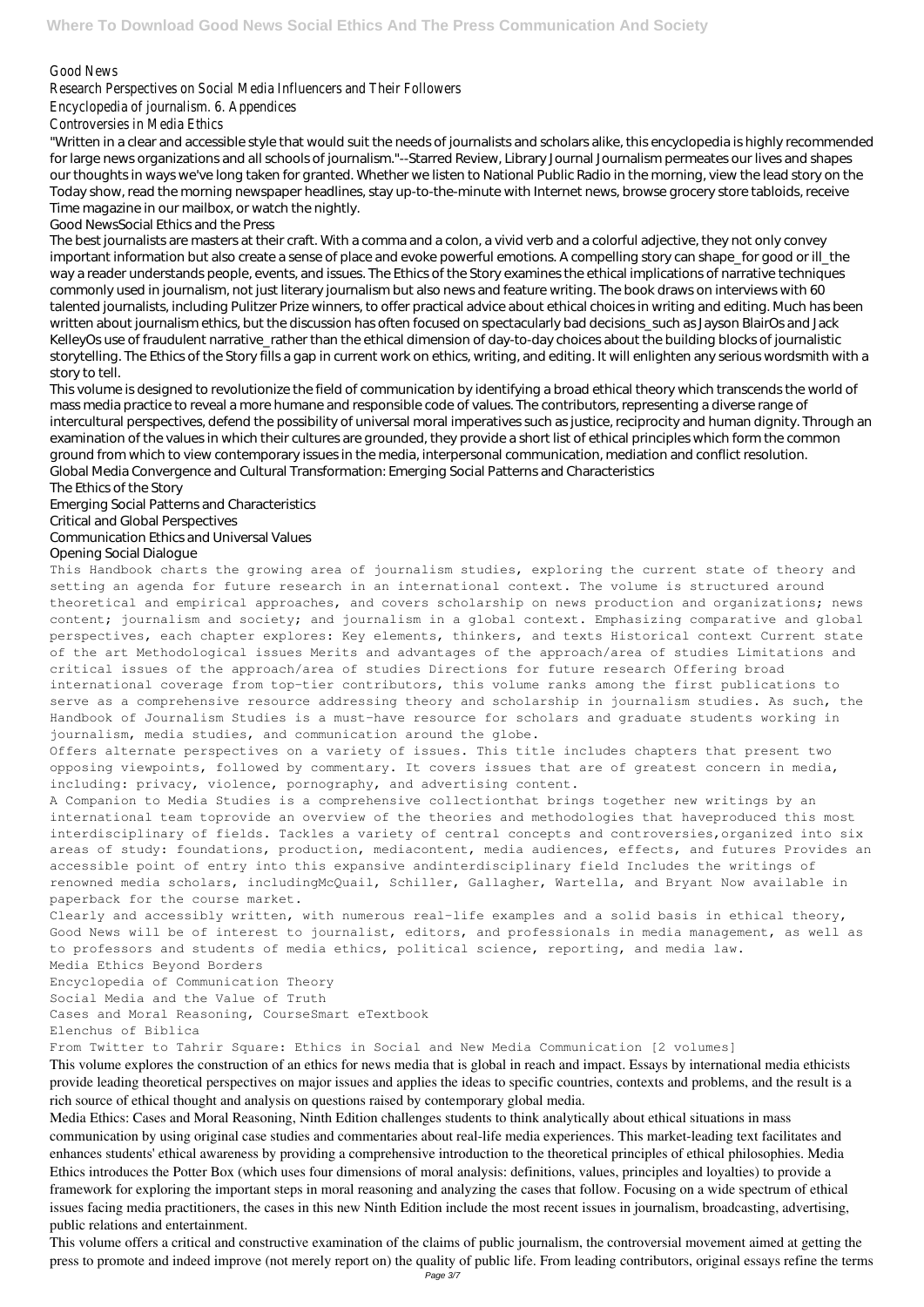of the debate by situating it within a broad cultural, historical and philosophical framework. Exploring the movement's promise as well as its problems, The Idea of Public Journalism sheds lights on issues of political power, freedom of expression, democratic participation and press responsibility.

An argument for a new system of ethics in journalism that will take into account its global reach and impact.

The Handbook of Mass Media Ethics

Ethical Issues in the Communication Process Media Ethics Issues and Cases Communication Yearbook 25 Mediating Religion

*Legal and Ethical Issues of Live Streaming explores the potential legal and ethical issues of using live streaming technology, citing that although live streaming has a broadcasting capability, it is not regulated by the Federal Communications Commission, unlike other broadcasting media such as radio or television. Without this regulation, live streaming is opened up for broad use and misuse, including broadcasts of horrifying incidents such as the mass shootings at mosques in Christchurch, New Zealand in 2019, sparking outrage and fear about the technology. Contributors provide a pathway to move forward with ethical and legal use of live streaming by analyzing the wide spectrum of critical issues through the lens of communication, ethics, and law. Scholars of legal studies, ethics, communication, and media studies will find this book particularly useful.*

*Concerns about the role and responsibilities of the media have become an increasingly important part of public debate. Media Ethics brings together philosophers, academics and media professionals to debate both ethics and morality.*

*This is the first book to bring together many aspects of the interplay between religion, media and culture from around the world in a single comprehensive study. Leading international scholars provide the most up-to-date findings in their fields, and in a readable and accessible way.Some of the topics covered include religion in the media age, popular broadcasting, communication theology, popular piety, film and religion, myth and ritual in cyberspace, music and religion, communication ethics, and the nature of truth in media saturated cultures.The result is not only a wide-ranging resource for scholars and students, but also a unique introduction to this increasingly important phenomenon of modern life.*

*Communication Yearbook 25 is devoted to publishing state-of-the-art literature reviews in which authors critique and synthesize a body of communication research. This volume contains critical, integrative reviews of research on democracy and new communication technologies; the Federal Communication Commission's communication policymaking process; cognitive effects of hypermedia; mediation of children's television viewing; informatization, world systems, and developing countries; communication ethics; communication in culturally diverse work groups; and attitudes toward language. In addition, it also includes senior scholars' reviews of research on imagined interactions and symbolic convergence theory. Representing media, interpersonal, intercultural, and other areas of communication, this is an important reference on current research for scholars and students in the social sciences. Each of the chapters make a unique contribution to the field.*

*Making Hard Choices in Journalism Ethics Ethics in Social and New Media Communication The Handbook of Journalism Studies Key Principles for Responsible Practice A Companion to Media Studies*

## *Mediapolitik*

*This book focuses on the reporting of human rights in broadly defined times of conflict. It brings together scholarly and professional perspectives on the role of the media in constructing human rights and peacebuilding options in conflict and post-conflict environments, drawing on case studies from Europe, Latin America, the Middle East, Africa, and South Asia. It also provides critical reflections on the challenges faced by journalists and explores the implications of constructing human rights and peacebuilding options in their day-to-day professional activities. The chapters embrace a variety of theoretical, empirical and methodological approaches and will benefit students, scholars and media professionals alike. The rapid growth of online media has led to new complications in journalism ethics and practice. While traditional ethical principles may not fundamentally change when information is disseminated online, applying them across platforms has become more challenging as new kinds of interactions develop between journalists and audiences. In Ethics for Digital Journalists, Lawrie Zion and David Craig draw together the international expertise and experience of journalists and scholars who have all been part of the process of shaping best practices in digital journalism. Drawing on contemporary events and controversies like the Boston Marathon bombing and the Arab Spring, the authors examine emerging best practices in everything from transparency and verification to aggregation, collaboration, live blogging, tweeting and the challenges of digital*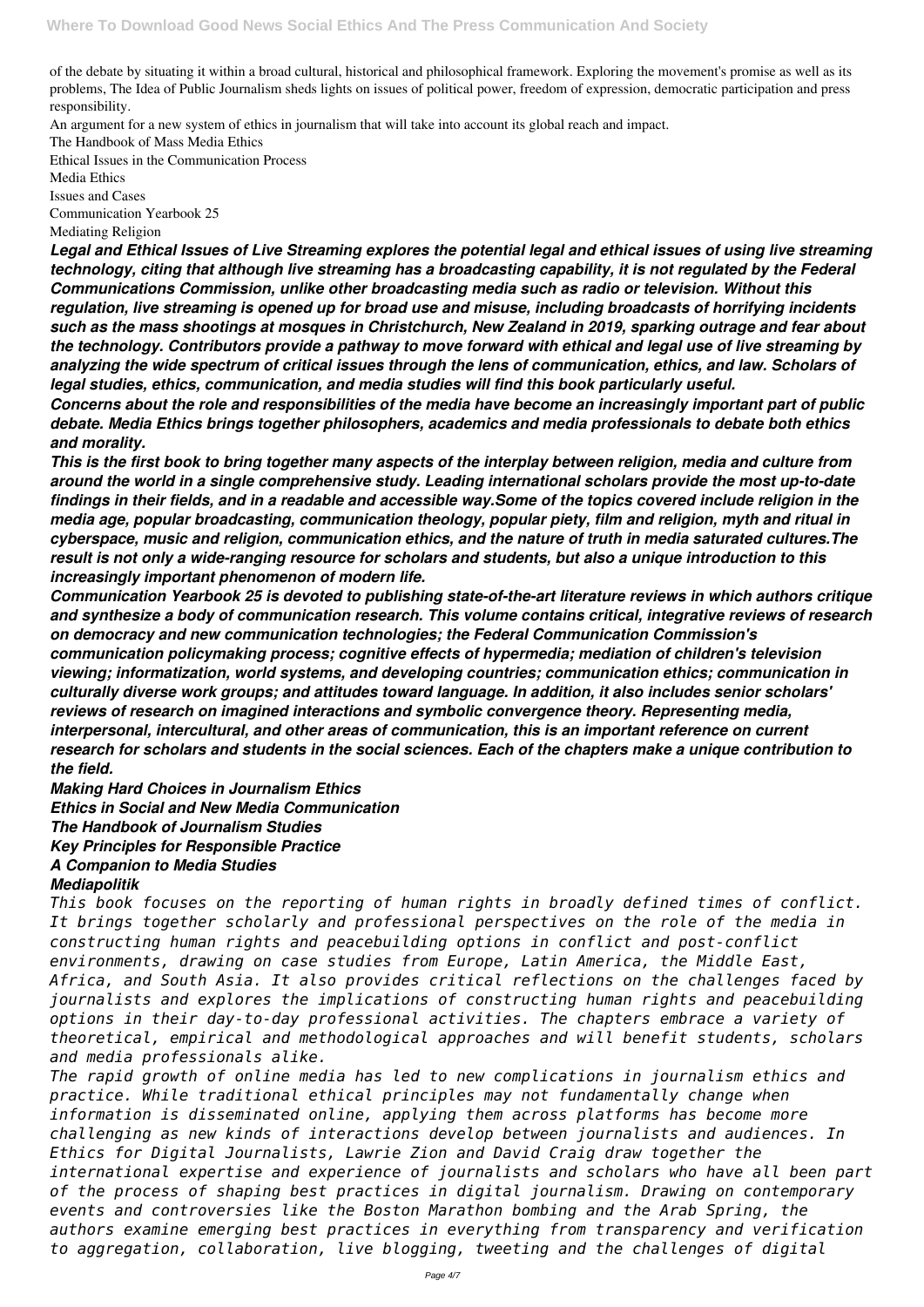*narratives. At a time when questions of ethics and practice are challenged and subject to intense debate, this book is designed to provide students and practitioners with the insights and skills to realize their potential as professionals.*

*This timely guide examines the influence of social media in private, public, and professional settings, particularly the ethical implications of the cultural changes and trends created by their use. • Features expert contributors from different academic backgrounds to provide varied perspectives • Integrates theoretical analysis with practical solutions to stimulate critical thinking while engaging interest • Includes practical guidelines for navigating a changing media environment • Reveals how ancient Chinese philosophies can provide a framework for ethics in social and new media • Provides helpful criteria for working responsibly with social networking sites This volume will be of special interest to anyone concerned with modern applied ethical issues, particularly those in the areas of philosophy, communication, media studies, and journalism. This volume brings together leading experts in journalism, communication studies, and philosophy to discuss the value of truth in an age of social media. Social Ethics and the Press*

*Reporting Human Rights, Conflicts, and Peacebuilding Studies in Media, Religion, and Culture Explorations in Global Media Ethics Problems and Perspectives*

# *An Introduction*

Global Media Ethics is the first comprehensive cross-cultural exploration of the conceptual and practical issues facing media ethics in a global world. A team of leading journalism experts investigate the impact of major global trends on responsible journalism. The first full-length, truly global textbook on media ethics Explores how current global changes in media promote and inhibit responsible journalism Includes relevant and timely ethical discussions based on major trends in journalism and global media Questions existing frameworks in Media Ethics in light of the impact of global media Contributors are leading experts in global journalism and communication Drawing upon his lifelong study of politics and journalism, political historian Lee Edwards offers the first scholarly examination of a powerful new phenomenon in world politics--the mass media. Edwards argues in his far-ranging and innovative work that the media have become as important a factor in determining the course of international affairs and the future of nations as economic prosperity, military strength, natural resources, and national will. The author calls this vital new component of world politics mediapolitik. He uses case studies from around the world to show how the mass media have influenced and even determined the outcome of major political acts such as the collapse of communism in Eastern and Central Europe, the Tiananmen Square massacre in China, the ousting of Chilean dictator Augusto Pinochet, and the political resurrection of South Africa's Nelson Mandela. The author argues that these case studies show that the mass media can either enrich or enslave the human spirit, depending upon their moral foundation. If the media follow a liberal democratic model, as in the United States and Western Europe, they contribute to a free and just society. If they follow an authoritarian model, as in South Africa before Mandela, or a totalitarian model as in Saddam Hussein's Iraq or Fidel Castro's Cuba, they perpetuate the regime in power and deny the fruits of freedom and democracy to the people. Edwards addresses the question of how responsibly the American media, the most influential media in the world, handle their enormous power. Using the results obtained from his survey of 100 leading journalists as well as close analysis of major news stories of the last decade, the author confirms the rampant cynicism of the American media and its deleterious effect on American politics and government. The solution, he suggests, is that American journalists must practice moral responsibility and strengthen the liberal democratic model of mediapolitik around the world. ABOUT THE AUTHOR: Lee Edwards is senior fellow at the Heritage Foundation and adjunct associate professor of politics at The Catholic University of America. He is senior editor of The World & I magazine and author or editor of numerous books, including The Collapse of Communism, The Conservative Revolution, The Power of Ideas: The Heritage Foundation at 25 Years, and Goldwater: The Man Who Made a Revolution. PRAISE FOR THE BOOK: "Mediapolitik is a broad-gauged survey of what the mass media is, and how it works around the world. . . . There is scarcely an issue or debate within media and media watching circles that Mr. Edwards does not touch on and analyze with care and precision. Reading Mediapolitik is the equivalent of at least a semester's worth of J-School, and more fun."--Washington Times "Mediapolitik is superb--a much-needed, comprehensive study of a crucial topic. It is full of insight in its analysis and wisdom in its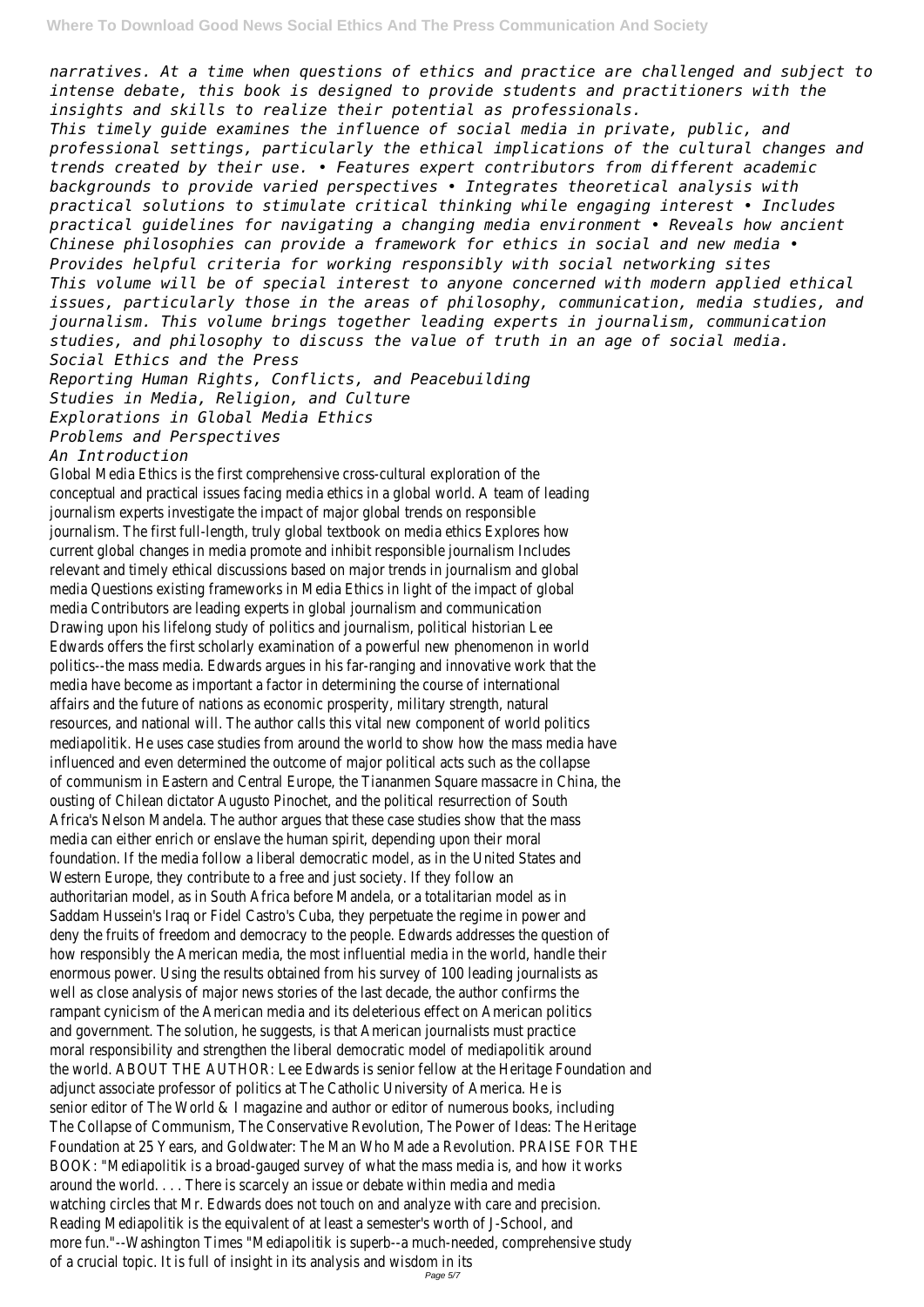conclusions."--Peter W. Rodman, former Deputy Assistant to the President for National Security Affairs "A revealing study of the mass media's impact on world politics. You may not agree with all of his conclusions, but Mediapolitik is well worth reading."--Hal Bruno, former political director, ABC News "Edwards is a sterling advocate for more responsibility in journalism. His cogent insights are always worthy of study and debate."--Stephen Hess, The Brookings Institution, author of The Little Book of Campaign Etiquette "The author's case studies are valuable. No one, to my knowledge, has presented such information and analysis in such a systematic fashion."--Prof. Marvin Olasky, Acton Institute "A very plausible and reliable overview of the impact of changes in news and entertainment media on the politics of our world. . . . The In Good News, Bad News , Jeremy Iggers argues that journalism's institutionalized conversation about ethics largely evades the most important issues regarding the public interest and the civic responsibilities of the press. Changes in the ownership and organization of the news media make these issues especially timely; although journalism's ethics rest on the idea of journalism as a profession, the rise of market-driven journalism has undermined journalists' professional status. Ultimately, argues Iggers, journalism is impossible without a public that cares about the common life. Written in an accessible style, Good News, Bad News is important reading for journalists, communication scholars, and students. }Public dissatisfaction with the news media frequently gives rise to calls for journalists to live up to the ethical standards of their profession. But what if the fault lies in part with the standards themselves?Jeremy Iggers argues that journalisms institutionalized conversation about ethics largely evades the most important issues regarding the public interest and the civic responsibilities of the press. Changes in the ownership and organization of the news media make these issues especially timely; although journalisms ethics rest on the idea of journalism as a profession, the rise of market-driven journalism has undermined journalists professional status.Ultimately, argues Iggers, journalism is impossible without a public that cares about the common life. A more meaningful approach to journalism ethics must begin with a consideration of the role of the news media in a democratic society and proceed to look for practical ways in which journalism can contribute to the vitality of public life.Written in an accessible style, Good News, Bad News is important reading for journalists, communication scholars, and students. }

"This book aims to engage the complex relationship between technology, culture, and socioeconomic elements by exploring it in a transnational, yet contextually grounded, framework, exploring diverse perspectives and approaches, from political economy to cultural studies, and from policy studies to ethnography"--Provided by publisher. Cases and Practice A Global Perspective Ethics for Digital Journalists The Moral Media Media Accountability

Mass media ethics and the classical liberal ideal of the autonomous individual are historically linked and professionally dominant--yet the authors of this work feel this is intrinsically flawed. They show how recent research in philosophy and social science--together with a longer tradition in theological inquiry--insist that community, mutuality, and relationship are fundamental to a full concept of personhood. The authors argue that "persons-in-community" provides a more defensible grounding for journalists' professional moral decision-making in crucial areas such as truthtelling, privacy, organizational culture, and balanced coverage. With numerous examples drawn from life as well as from theory, this book will interest journalists, editors, and professionals in media management as well as students and scholars of media ethics, reporting, and media law. The Encyclopedia of Communication Theory provides students and researchers with a comprehensive two-volume overview of contemporary communication theory. Reference librarians report that students frequently approach them seeking a source that will provide them with a quick overview of a particular theory or theorist - just enough to help them grasp the general concept or theory and its relation to the discipline as a whole. Communication scholars and teachers also occasionally need a quick reference for theories. Edited by the co-authors of the best-selling textbook on communication theory and drawing on the expertise of an advisory board of 10 international scholars and nearly 200 contributors from 10 countries, this work finally provides such a resource. More than 300 entries address topics related not only to paradigms, traditions, and schools, but also metatheory, methodology, inquiry, and applications and contexts. Entries cover several orientations, including psycho-cognitive; social-interactional; cybernetic and systems; cultural; critical; feminist; philosophical; rhetorical; semiotic, linguistic, and discursive; and non-Western. Concepts relate to interpersonal communication, groups and organizations, and media and mass communication. In sum, this encyclopedia offers the student of communication a sense of the history, development, and current status of the discipline, with an emphasis on the theories that comprise it. The SAGE Guide to Key Issues in Mass Media Ethics and Law is an authoritative and rigorous two-volume, issues-based reference set that surveys varied views on many of the most contentious issues involving mass media ethics and the law. Divided into six thematic sections covering information from contrasting ethical responsibly and legal rights for both speech and press, newsgathering and access, and privacy to libelous reporting, business considerations, and changing rules with social media and the Internet, the information in this guide is extremely relevant to a variety of audiences. This guide specifically focuses on matters that are likely to be